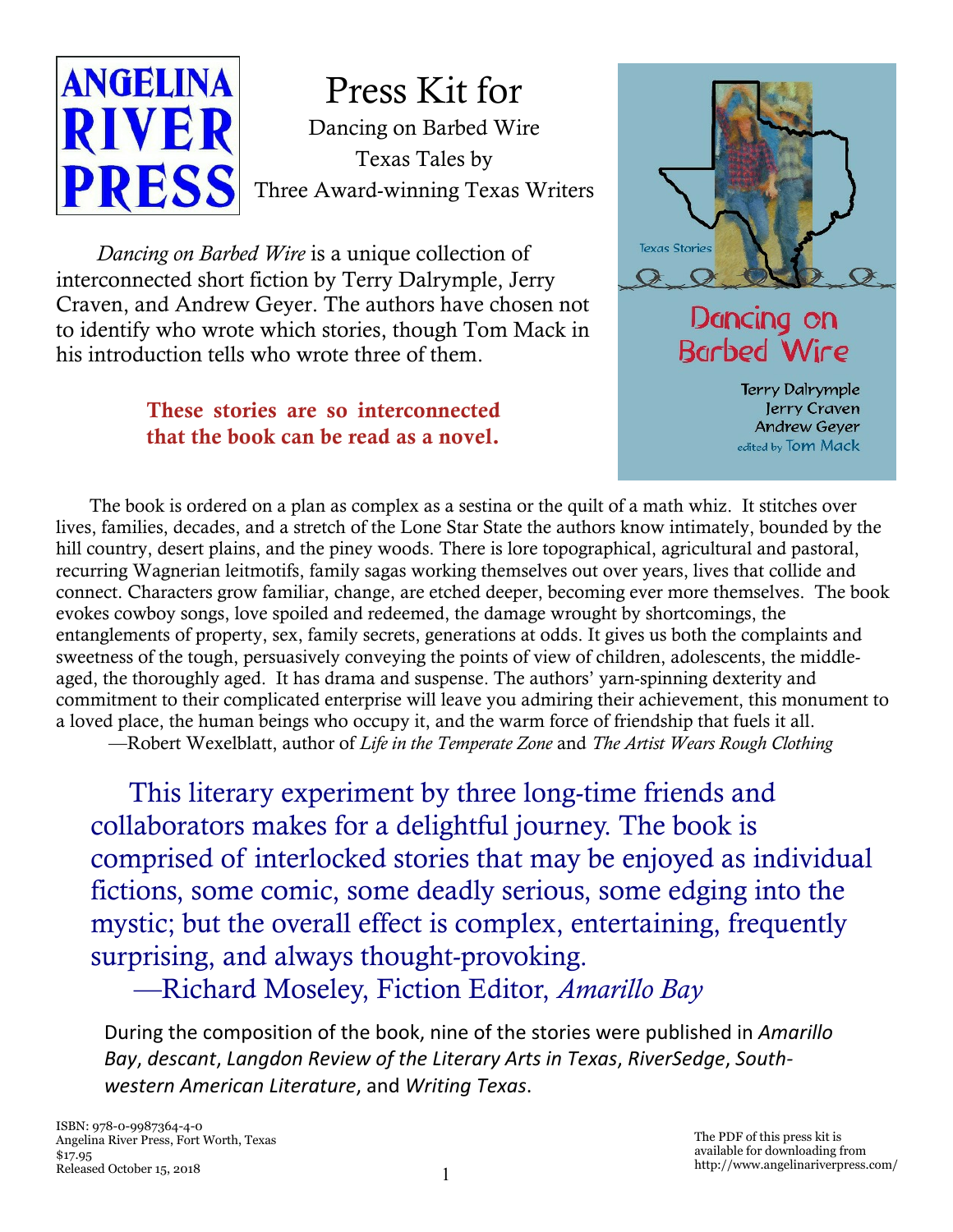

# About the writers

#### The following information comes from Tom Mack's introduction to *Dancing on Barbed Wire*

#### Terry Dalrymple [<https://terrydalrymple.yolasite.com/>]

A recipient of the Dr. Frances Hernandez Teacher-Scholar Award from the Conference of College Teachers of English, Terry Dalrymple holds the John S. Cargile Professorship in English at Angelo State University. Dalrymple is the founding editor of the literary journal *Concho River Review* and the author of the novel *Fishing for Trouble* and the story collections *Love Stories (Sort Of)* and *Salvation and Other Stories.* He also edited *Texas Soundtrack: Texas Stories Inspired by Texas Songs* and co-edited, with Laurence Musgrove, *Texas Weather: An Anthology of Poetry, Short Fiction, and Nonfiction.*

#### Jerry Craven [<www.jerrycraven.com>]

The author of twenty-seven books to date, Jerry Craven is equally adept at writing novels, short stories, and poetry. His most recent novels include *The Big Thicket, Searching for Rama's Spear, The Wild Part, Women of Thunder*, and *The Jungle's Edge*. Craven's latest foray into short fiction is entitled *Ceremonial Stones of Fire*; his most recent poetry collection is *Becoming Others*. Craven's short story "The Stone Salvation Barn" won the prestigious Frank O'Connor Award for Fiction. He serves as press director for Lamar University Literary Press and Ink Brush Press.

Andrew Geyer [[http://andrewgeyer.org/\]](http://andrewgeyer.org/)

Andrew Geyer's tale "Fingers," the opening story in the hybrid story cycle *Texas 5X5*, won the 2015 Spur Award for best short fiction from the Western Writers of America. His individually authored books include *Dixie Fish, Siren Songs from the Heart of Austin, Meeting the Dead,* and *Whispers in Dust and Bone*, which won the silver medal for best short fiction in the Foreword Magazine Book of the Year Awards and the 2004 Spur Award. With Tom Mack, Geyer edited the groundbreaking composite anthology *A Shared Voice.* He currently serves as Professor and Chair of English at the University of South Carolina Aiken and as fiction editor for *Concho River Review*.

All three contributors to this volume have achieved recognition, both popular and critical. All three are members of the prestigious Texas Institute of Letters. As writers endowed with considerable creativity and as Texans by heritage and commitment, Craven, Dalrymple, and Geyer have lent their compelling voices to this innovative anthology focused on the people and passions of the Lone Star State.

—Tom Mack, University of South Carolina Distinguished Professor Emeritus